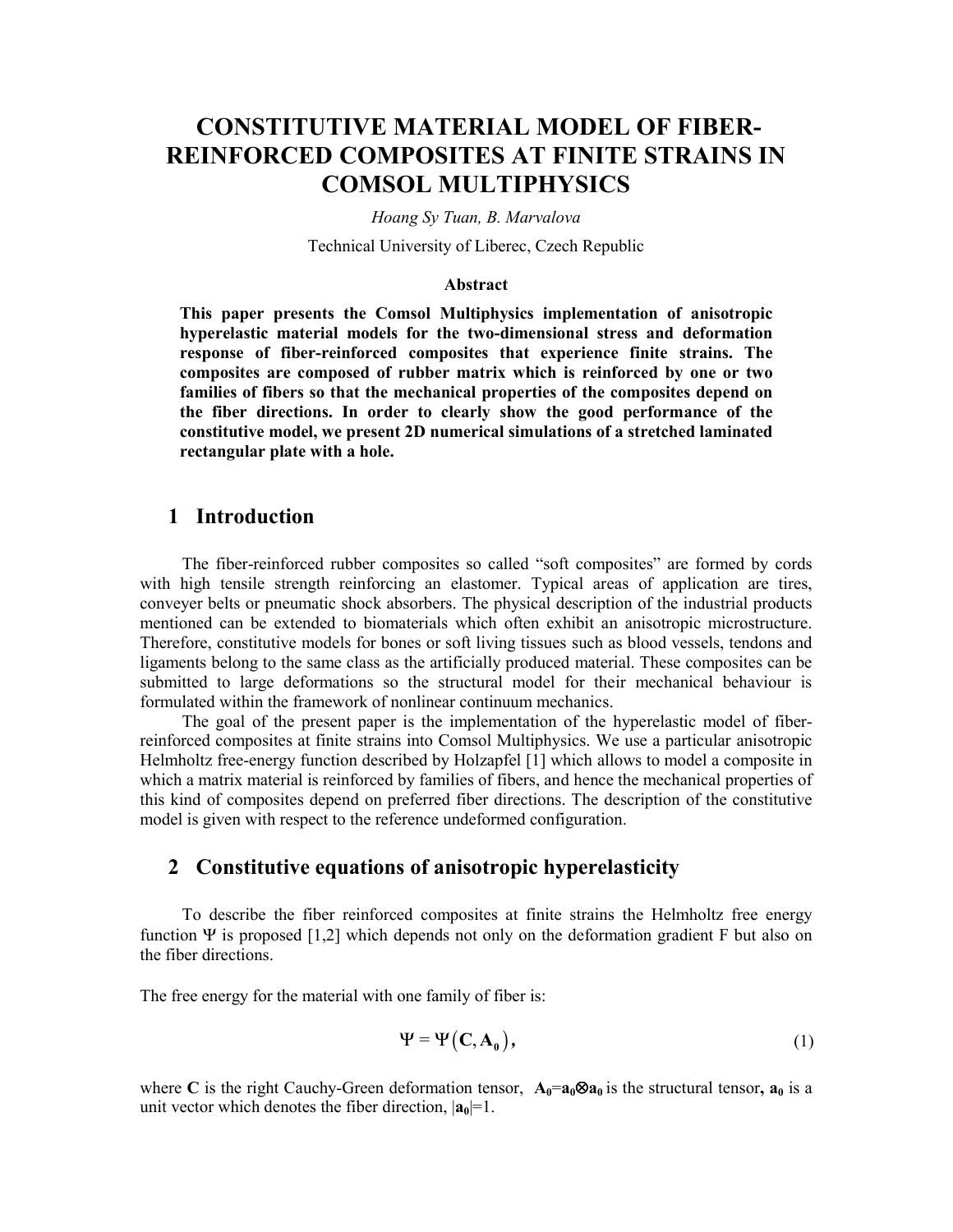The free energy can be written in terms of the invariants of the tensors **C** and the fiber vector  $\mathbf{a}_0$ 

$$
\Psi = \Psi \big[ I_1(\mathbf{C}), I_2(\mathbf{C}), I_3(\mathbf{C}), I_4(\mathbf{C}, \mathbf{a}_0), I_5(\mathbf{C}, \mathbf{a}_0) \big] \tag{2}
$$

The first three invariants denote the isotropic matrix material contribution, next two are the contribution of fiber material.

For the two families of fibers, the free energy is written analogically as:

$$
\Psi = \Psi \left( \mathbf{C}, \mathbf{A}_0, \mathbf{B}_0 \right),\tag{3}
$$

where  $\mathbf{A}_{0} = \mathbf{a}_{0} \otimes \mathbf{a}_{0}$  and  $\mathbf{B}_{0} = \mathbf{b}_{0} \otimes \mathbf{b}_{0}$  are the structural tensors of the two fiber directions. The free energy denoted in terms of the invariants:

$$
\Psi = \Psi \Big[ I_1(\mathbf{C}), I_2(\mathbf{C}), I_3(\mathbf{C}), I_4(\mathbf{C}, \mathbf{a}_0), I_5(\mathbf{C}, \mathbf{a}_0), I_6(\mathbf{C}, \mathbf{b}_0), I_7(\mathbf{C}, \mathbf{b}_0), I_8(\mathbf{C}, \mathbf{a}_0, \mathbf{b}_0) \Big] \tag{4}
$$

where

$$
I_{1}(\mathbf{C}) = tr(\mathbf{C}), \qquad I_{2}(\mathbf{C}) = \frac{1}{2} \Big[ \big( tr\mathbf{C} \big)^{2} - tr\big( \mathbf{C}^{2} \big) \Big], \qquad I_{3}(\mathbf{C}) = det(\mathbf{C}),
$$
  

$$
I_{4}(\mathbf{C}, \mathbf{a}_{0}) = \mathbf{a}_{0} \cdot \mathbf{C} \mathbf{a}_{0}, \qquad I_{5}(\mathbf{C}, \mathbf{a}_{0}) = \mathbf{a}_{0} \cdot \mathbf{C}^{2} \mathbf{a}_{0}, \qquad I_{6}(\mathbf{C}, \mathbf{b}_{0}) = \mathbf{b}_{0} \cdot \mathbf{C} \mathbf{b}_{0},
$$
  

$$
I_{7}(\mathbf{C}, \mathbf{b}_{0}) = \mathbf{b}_{0} \cdot \mathbf{C}^{2} \mathbf{b}_{0}, \qquad I_{8}(\mathbf{C}, \mathbf{b}_{0}) = (\mathbf{a}_{0} \cdot \mathbf{b}_{0}) \mathbf{a}_{0} \cdot \mathbf{C} \mathbf{b}_{0}.
$$
  
(5)

For the slightly compressible material the free energy can be decoupled to the volumetric, isochoric and anisotropic parts:

$$
\Psi = \Psi_{vol}(J) + \Psi_{iso}\left(\overline{I_1}, \overline{I_2}\right) + \Psi_{ani}\left(\overline{I_\alpha}\right),\tag{6}
$$

where  $\alpha$  = 4, 5 for the one family of fiber and  $\alpha$  = 4, 5, 6, 7, 8 for the two families of fibers,  $\Psi_{\text{vol}}$ , Ψiso and Ψani are the volumetric, isotropic and anisotropic deviatoric part, respectively, J is the ratio of the deformed elastic volume,  $J = det(F)$ ,  $\overline{I_1}$ ,  $\overline{I_2}$  and  $\overline{I_\alpha}$  are the modified corresponding invariants:

$$
\overline{I_1} = J^{-2/3} I_1, \ \overline{I_2} = J^{-4/3} I_2, \ \overline{I_a} = J^{-2/3} I_a \ \text{ for } a = 4, 6, 8, \ \overline{I_a} = J^{-4/3} I_a \ \text{ for } a = 5, 7.
$$
 (7)

The constitutive equation for the second Piola-Kirchhoff stress **S** is obtained from the free energy by differentiation with respect to **C** by means of the chain rule. **S** is expressed in following form:

$$
\mathbf{S} = 2\frac{\partial \Psi}{\partial \mathbf{C}} = \mathbf{S}_{\text{vol}} + \mathbf{S}_{\text{iso}} + \mathbf{S}_{\text{ani}}
$$
(8)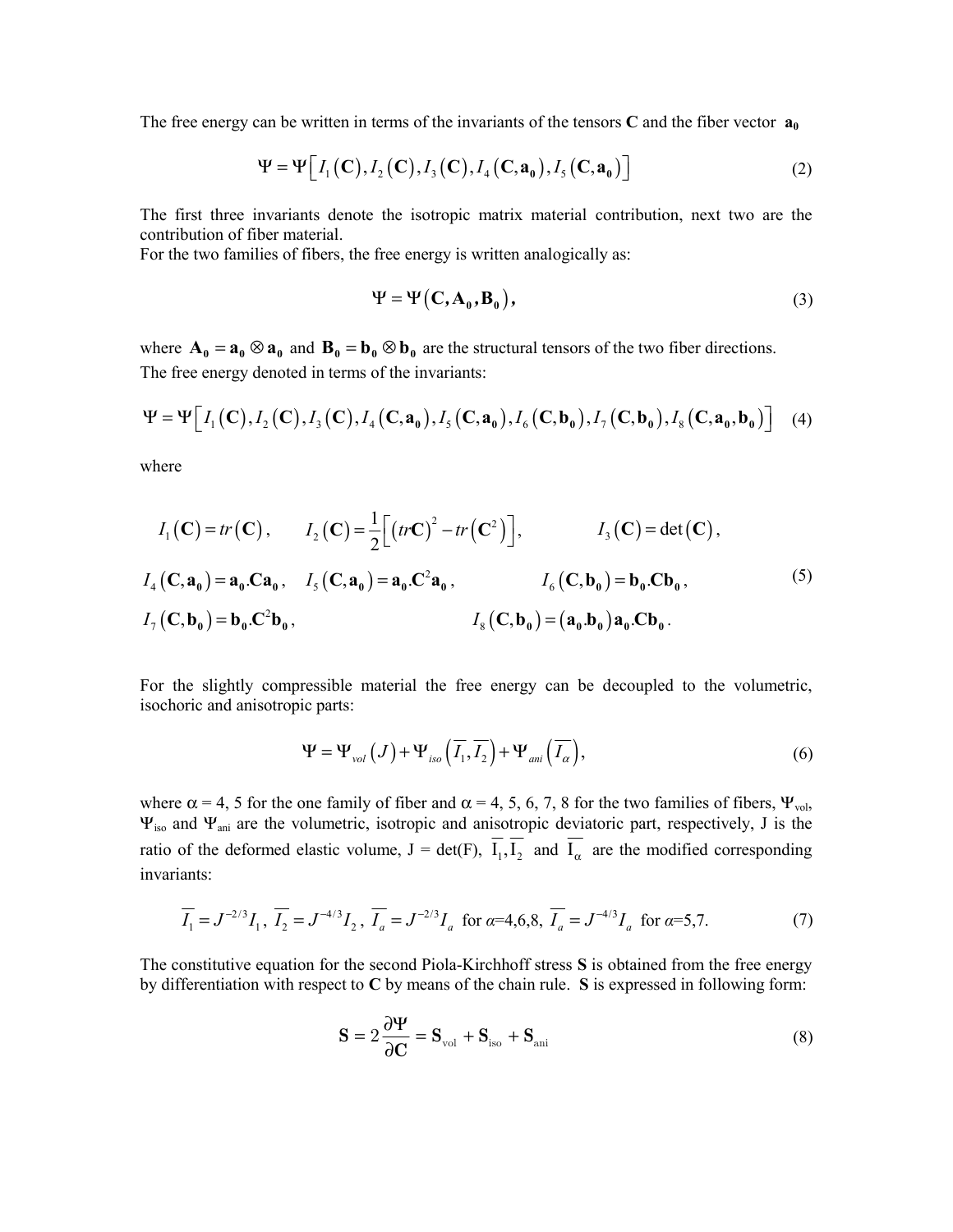### **3 Some forms of the free energy function**

 Numerous specific forms of the strain energy function to describe the elastic properties of incompressible as well as compressible materials have been proposed in literature. We review here some forms which are frequently employed within the constitutive theory of finite elasticity and which we used in our finite element calculus.

#### **Volumetric part of strain energy function**

The simplest form of the volumetric function  $\Psi_{vol}(J)$ :

$$
\Psi_{\text{vol}}(J) = \frac{\kappa}{2} (J - 1)^2, \qquad (9)
$$

where  $\kappa$  is a bulk modulus determined experimentally. This function is often used by most of FE codes.

Ogden proposed a volumetric response function in terms of the volume ratio J in the following form:

$$
\Psi_{vol}(J) = \kappa \mathcal{G}(J),
$$
  
\n
$$
\mathcal{G}(J) = \beta^{-2} (\beta \ln J + J^{-\beta} - 1),
$$
  
\n
$$
\mathcal{G} = \frac{1}{4} (J^2 - 1 - 2 \ln J) \text{ for } \beta = -2.
$$
\n(10)

#### **The isotropic deviatoric part of strain energy function**

Neo-Hookean, Mooney-Rivlin and Ogden models are commonly used :

$$
\Psi_{iso} = \frac{\mu}{2} (\overline{I_1} - 3),
$$
  
\n
$$
\Psi_{iso} = c_{10} (\overline{I_1} - 3) + c_{01} (\overline{I_2} - 3),
$$
  
\n
$$
\Psi_{iso} = \Psi (\overline{\lambda}_1, \overline{\lambda}_2, \overline{\lambda}_3) = \sum_{a=1}^{N} \frac{\mu_a}{\alpha_a} (\overline{\lambda}_1^{\alpha_a} + \overline{\lambda}_2^{\alpha_a} + \overline{\lambda}_3^{\alpha_a} - 3).
$$
\n(11)

#### **The anisotropic deviatoric part**

We used the polynomial [3] and exponential functions of the anisotropic invariants  $\overline{I_4}, \overline{I_5}, \overline{I_6}, \overline{I_7}$  and  $\overline{I_8}$  :

$$
\Psi_{ani} = \sum_{i=2}^{6} a_i \left( \overline{I_4} - 1 \right)^{2i} + \sum_{j=2}^{6} b_j \left( \overline{I_5} - 1 \right)^{2j} + \sum_{k=2}^{6} c_k \left( \overline{I_6} - 1 \right)^{2k} + \sum_{l=2}^{6} d_l \left( \overline{I_7} - 1 \right)^{2l} + \sum_{m=2}^{6} e_m \left( \overline{I_8} - 1 \right)^{2m}, \tag{12}
$$

where  $a_i$ ,  $b_j$ ,  $c_k$ ,  $d_l$  and  $e_m$  are material constants, and  $\zeta = (a_0.b_0)^2$ .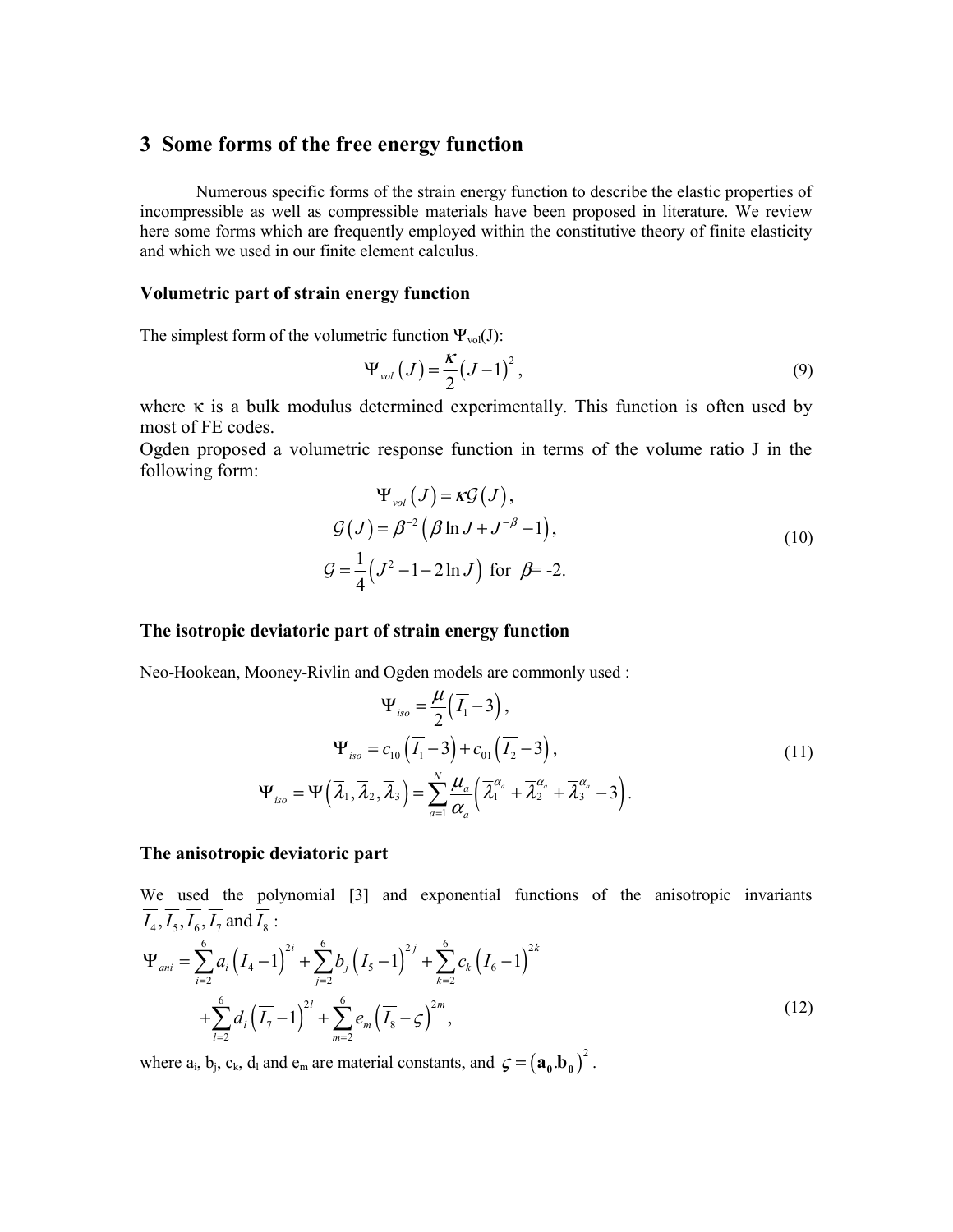$$
\Psi_{\text{ani}} = \frac{k_1}{2k_2} \left\{ \exp\left[k_2\left(\overline{I_4} - 1\right)^2\right] - 1\right\} + \frac{k_1}{2k_2} \left\{ \exp\left[k_2\left(\overline{I_6} - 1\right)^2\right] - 1\right\},\tag{13}
$$

where  $k_1$ >0 is a stress-like material parameter and  $k_2$ >0 is a dimensionless parameter.

## **4 Material model implementation into Comsol Multiphysics**

The constitutive equations of material models were derived in Symbolic Toolbox of Matlab then inserted into Global Expressions and Subdomain Settings - Equation System tables. In Subdomain Settings we have redefined the free energy function (Fig.1)

| <b>Subdomain Settings - Equation System</b> |                                                                                                                                                              |             |                            |      |
|---------------------------------------------|--------------------------------------------------------------------------------------------------------------------------------------------------------------|-------------|----------------------------|------|
| Equation                                    | $e_s \frac{\partial^2 u}{\partial t^2} + d_s \frac{\partial u}{\partial t} + \nabla (-c \nabla u - \alpha u + \gamma) + \alpha u + \beta \cdot \nabla u = f$ |             |                            |      |
| Subdomain selection<br>$\wedge$<br>H        | Variables<br>$a \upharpoonright e$ $d$ $d$ $\upharpoonright g$ $\upharpoonright Y$<br>Init   Element   Weak  <br>$\mathsf{C}$<br>Application mode variables  |             |                            |      |
|                                             | <b>Expression</b><br>Name                                                                                                                                    | <b>Unit</b> | <b>Description</b>         |      |
|                                             | Sz_smpninvF33_smpn*Pz_smpn                                                                                                                                   | MPa         | Sz Second Piola-Kirc.      |      |
|                                             | Sxy_s invF11_smpn*Pxy_smpn+invF12_smpn*Py_smpn                                                                                                               | MPa         | Sxy Second Piola-Kir       |      |
|                                             | mises sqrt(sx_smpn^2+sy_smpn^2+sz_smpn^2-sx_smpn*sy_sm                                                                                                       | MPa         | von Mises stress           |      |
|                                             | Ws_s (W vol+W iso+W ani)*thickness smpn                                                                                                                      |             | (N.mm Strain energy densit |      |
|                                             | c11 s F11 smpn^2+F21 smpn^2                                                                                                                                  |             | Right Cauchy-Green         |      |
| Select by group                             | c12_sF11_smpn*F12_smpn+F21_smpn*F22_smpn                                                                                                                     |             | Right Cauchy-Green         |      |
| <b>Reset Equation</b>                       | c21 s F12 smpn*F11 smpn+F22 smpn*F21 smpn                                                                                                                    |             | Right Cauchy-Green         |      |
|                                             | $\leftarrow$<br><b>TILLE</b>                                                                                                                                 |             |                            |      |
|                                             | OK                                                                                                                                                           | Cancel      | Apply                      | Help |

**Figure 1.** New free energy function

In Global Expressions table we defined the anisotropic strain energy function and all constitutive equations of material as well as the expressions for the calculation of principal stretches for Ogden's model (Fig.2). The detailed description of this part can be found in attached Comsol Report of our calculations.

## **5 Applications and examples**

We verified our model by calculus of deformation and stress in a rectangular fiber-reinforced composite block in plane strain state with a centric circular hole. We combined different configurations of the reinforcement fibers and different constitutive material models.

The dimensions of the block are  $20\times20$  mm and the radius of the hole  $r = 5$  mm. The block was loaded in tension by the displacement  $u_x$  at the right boundary (the y displacement here was  $u<sub>v</sub> = 0$ ). The opposite left edge was fixed and the remaining boundaries were free.

We built the geometry and applied appropriately boundary conditions, we chosen automatic mesh method with maximum element size 0.7 mm (Fig.3).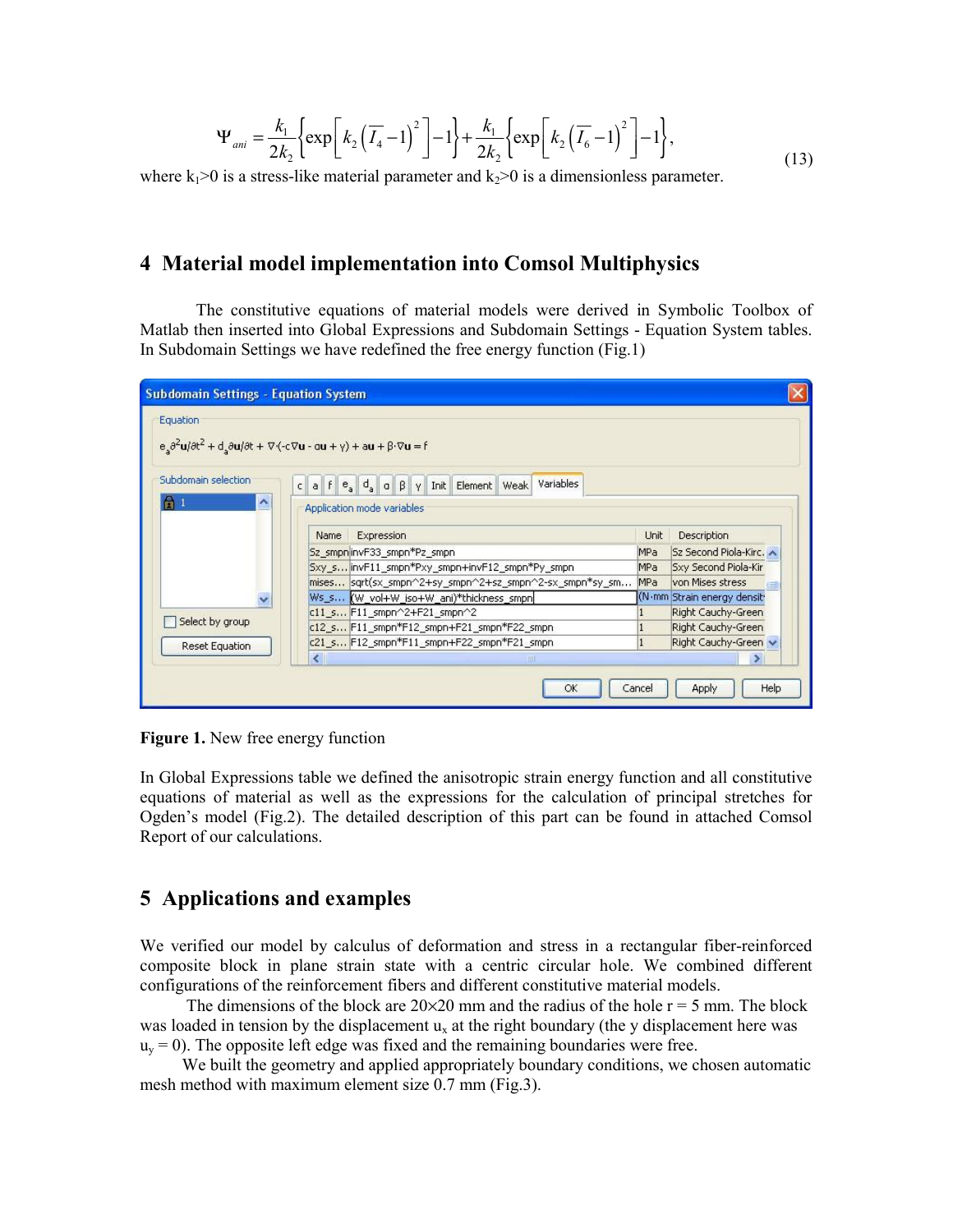| Name            | Expression                                                 | Unit | Description   |  |
|-----------------|------------------------------------------------------------|------|---------------|--|
| I <sub>1</sub>  | C11+C22+C33                                                |      | Invariants of |  |
| I2              | 0.5*(I1^2-C11^2-2*C12^2-2*C13^2-C22^2-2*C23^2-C3 1         |      |               |  |
| I3              | $J^2$                                                      |      |               |  |
| II1             | $I1*I3^(-1/3)$                                             |      | Modified inva |  |
| II <sub>2</sub> | $I2*I3^(-2/3)$                                             |      |               |  |
| II4             | A1*(C_11*A1+C_12*A2+C_13*A3)+A2*(C_21*A1+C_22* 1           |      |               |  |
| II6             | B1*(C_11*B1+C_12*B2+C_13*B3)+B2*(C_21*B1+C_22*B1           |      |               |  |
|                 | Lamd  1/2*C11+1/2*C22+1/2*(C11^2-2*C11*C22+C22^2+4*C  1    |      |               |  |
|                 | Lamd  1/2*C11+1/2*C22-1/2*(C11^2-2*C11*C22+C22^2+4*C1 1    |      |               |  |
| Lamd C33        |                                                            |      |               |  |
| lamda1          | LamdaC1^0.5                                                |      |               |  |
| lamda2          | LamdaC2^0.5                                                |      |               |  |
| lamda3          | LamdaC3^0.5                                                |      |               |  |
|                 | lamda_1  J^(-1/3)*lamda1                                   |      |               |  |
|                 | lamda_2 J^(-1/3)*lamda2                                    |      |               |  |
|                 | lamda_3 J^(-1/3)*lamda3                                    |      |               |  |
|                 | W_vol K_b/4*(J^2-1-2*log(J))                               |      | Volumetric st |  |
| W_iso           | muy1/a1*(lamda_1^a1+lamda_2^a1+lamda_3^a1-3)+muy1          |      | Isochoric str |  |
| W_ani           | k1/(2*k2)*(exp(k2*(II4-1)^2)-1)+k1/(2*k2)*(exp(k2*(II6-1 1 |      | Anisotropic s |  |

Figure 2. Constitutive equations of the material model





Figure 3. Geometry, mesh and boundary conditions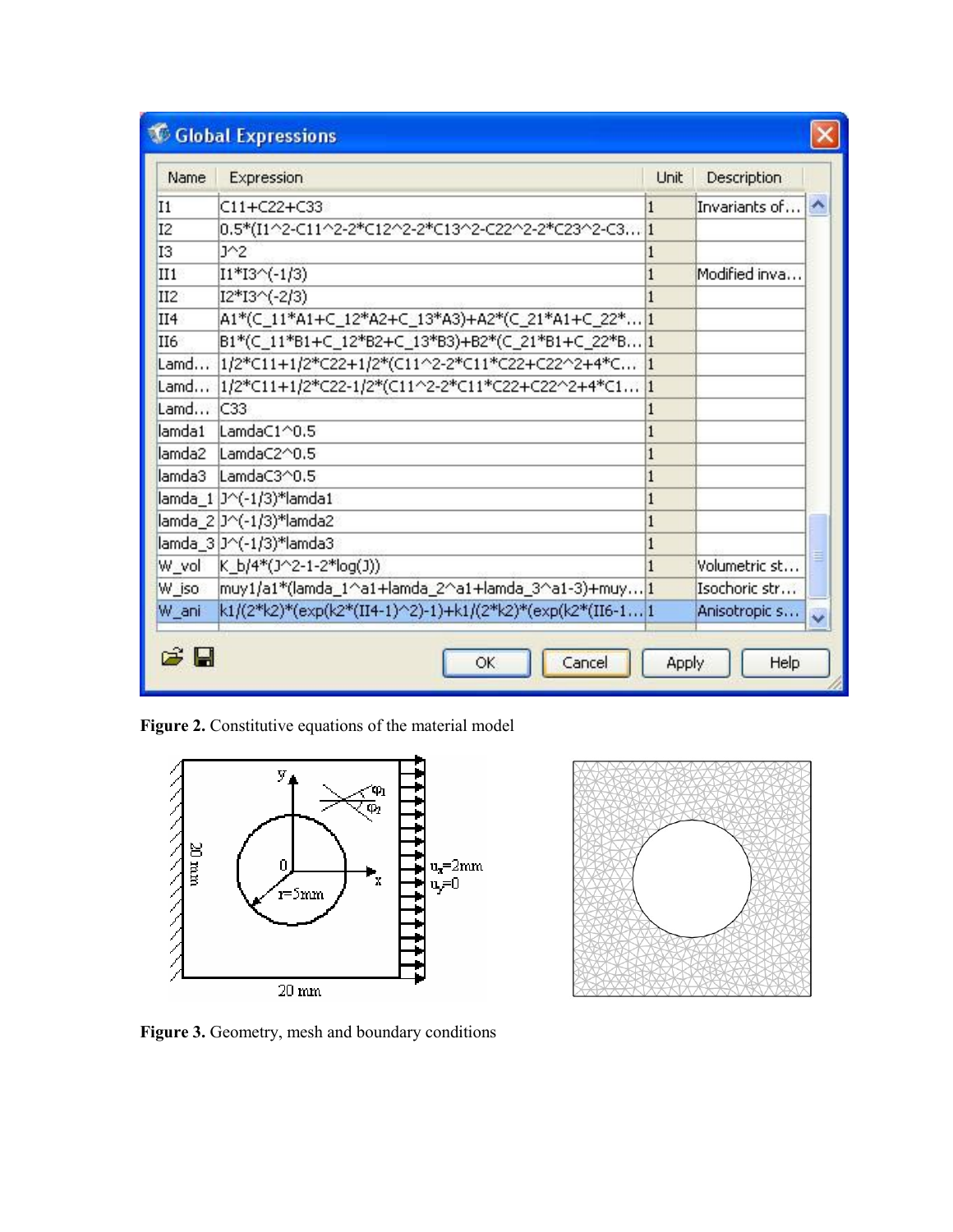#### **One family of fiber**

The free energy function used in this calculus was the combination of the simple volumetric function  $(9)$ , the Mooney-Rivlin function  $(11<sub>2</sub>)$  and the polynomial anisotropic function (12) with only one term depending on the invariant  $\overline{I}_4$ . The directions of the fibers with respect to the loading axis were  $\varphi_1 = 0^0$ , 15<sup>0</sup>, 30<sup>0</sup>, 45<sup>0</sup> and 60<sup>0</sup>.

The stress for the fiber direction  $\varphi = 15^{\circ}$  is at Fig. 4 and the dependency of the maximum stress on the fiber angle is obvious from Fig.5. The direction of fibers affects strongly the distribution and magnitude of the stress.



#### **Two perpendicular families of fibers**

 In this case the two families of fibers are perpendicular mutually and contain different angles with the loading direction. The volumetric and isotropic parts of strain energy function were chosen the same as in previous case. The polynomial anisotropic function (12) depends here on the two invariants  $\overline{I_4}$  and  $\overline{I_6}$ . The directions of the fibers were  $\varphi_1 = 0^0$ , 15<sup>0</sup>, 30<sup>0</sup> and 45<sup>0</sup>.

It is obvious from the results at Fig. 6 and 7 that the distribution and the magnitude of the stress depend largely on the fibers direction. The ability of the plate to undergo loading is higher than for the plate with one family of fiber. If the fibers are arranged symmetrically with respect to the axis of loading the structure is very supple.



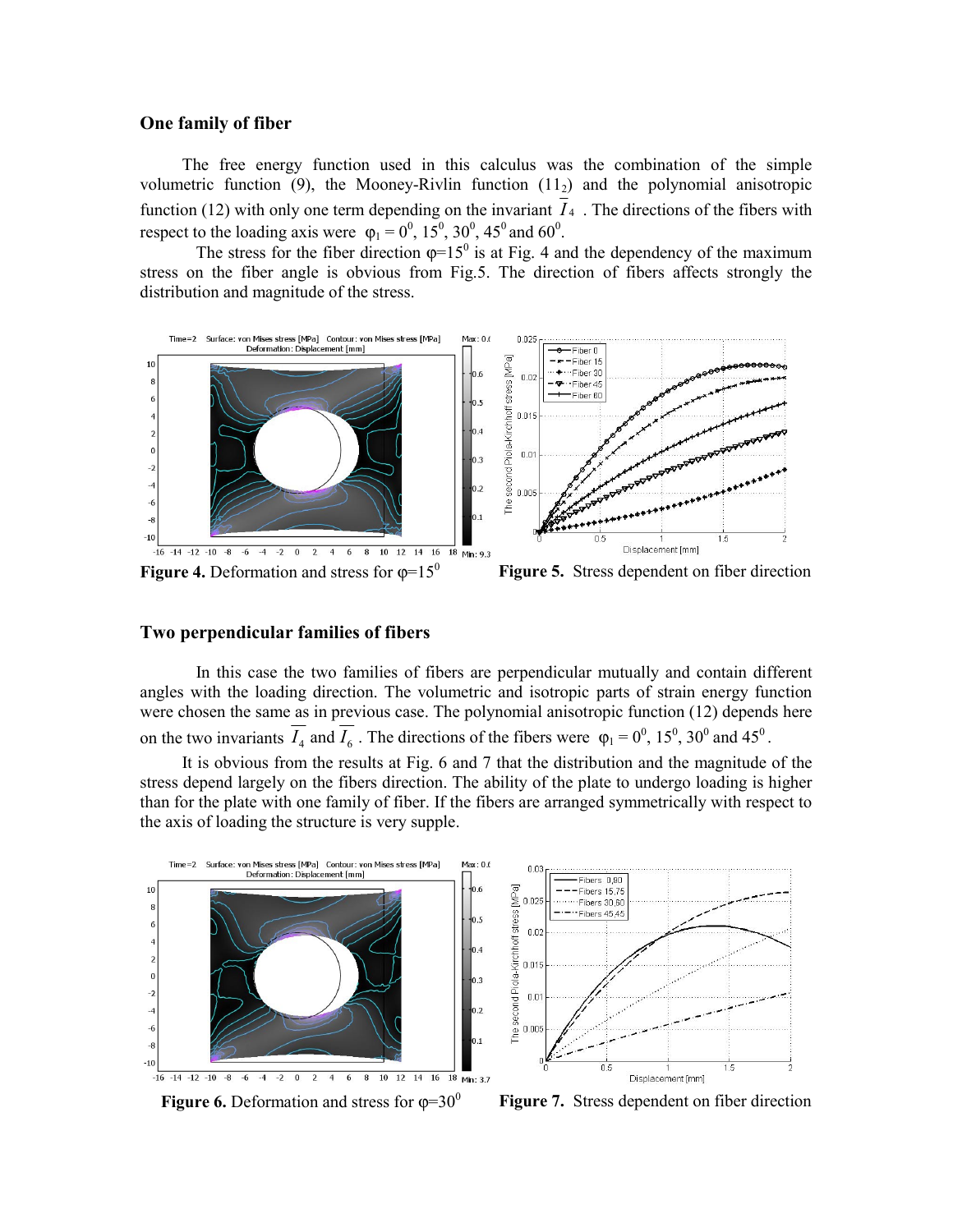#### **Two families of fibers arranged symmetrically with respect to the axis of loading**

 We used the same material model and material constants as for the two families of perpendicular fibers. In this case we can calculate only a quarter of the model and apply symmetric boundary conditions. The directions of the fibers were  $\varphi_1 = \varphi_2 = 15^0$ ,  $30^0$ ,  $45^0$  and  $60^0$ . The results are at Fig. 8 and 9.







#### **Comparison of different material models**

In previous examples we used the volumetric function (9) Mooney-Rivlin model (11 $_2$ ) for the isotropic part and the polynomial model (12) for the anisotropic part of the free energy function. Now we compare different combinations of volumetric, isotropic and anisotropic parts.

#### **One family of fiber with the direction**  $\varphi = 30^\circ$

The volumetric function and the anisotropic function are given by (9) and (12) respectively and the isotropic parts are in sequence Neo-Hokean, Mooney-Rivlin and Ogden models (11). The results are at the Fig. 10.



**Figure 10.** Stress and displacement with Neo-Hookean, Mooney-Rivlin and Ogden models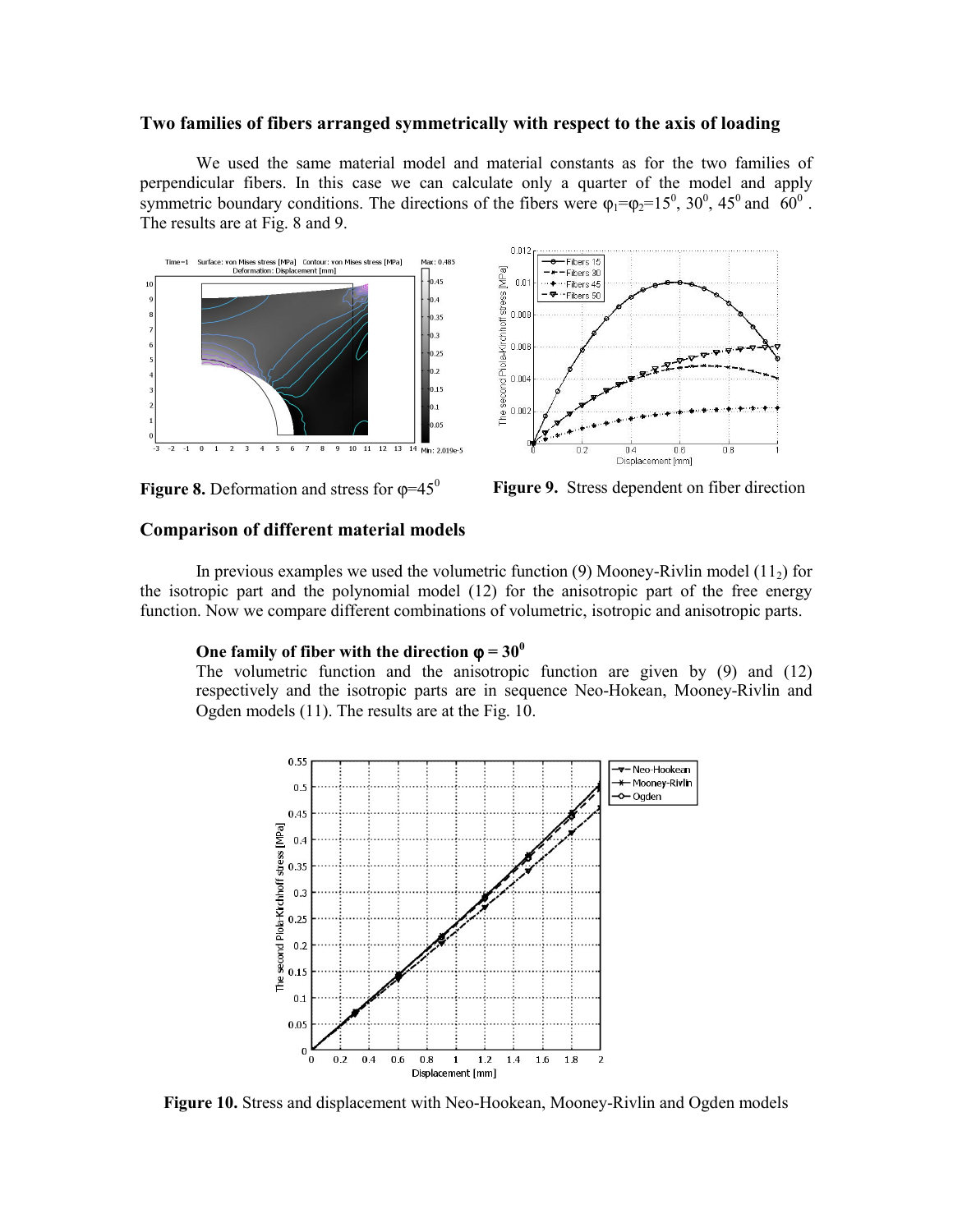## **Two families of fibers with the directions**  $\varphi_1 = \varphi_2 = 45^\circ$

We chose the following combinations with  $\Psi_{ISO}$  as Ogden model (11<sub>3</sub>)

- Model 1:  $\Psi_{\text{VOL}}$  given by eq. (9),  $\Psi_{\text{ANT}}$  polynomial expression (12)
- Model 2:  $\Psi_{\text{VOL}}$  given by eq. (10<sub>3</sub>),  $\Psi_{\text{ANT}}$  polynomial expression (12)
- Model 3:  $\Psi_{\text{VOL}}$  given by eq. (9),  $\Psi_{\text{ANI}}$  exponential expression (13)
- Model 4:  $\Psi_{\text{VOL}}$  given by eq. (10<sub>3</sub>),  $\Psi_{\text{ANT}}$  exponential expression (13)

The comparison of results is at Fig. 11. It can be seen that there is not the substantial difference between particular models.



**Figure 11.** Stress and displacement with different models

### **6 Conclusion**

The new material model of the anisotropic composite material in finite strain and the Ogden model of hyperelastic material in 2-D were implemented into Comsol Multiphysics. Some simple examples were subsequently presented, namely the extension of a composite block with a central hole. The material of the block was modeled using anisotropic hyperelastic constitutive equations. The effect of different configurations of the reinforcing fibers is demonstrated. The alternation of the fiber parameters resulted in a variety of stress distribution in the composite block. The influence of different models for the volumetric, isotropic and anisotropic parts of the Helmholtz free energy function was also examined and displayed. The results are in qualitative agreement with experimental observations.

#### *Acknowledgement:*

This work was supported by the subvention from Ministry of Education of the Czech Republic under Contract Code MSM 4674788501